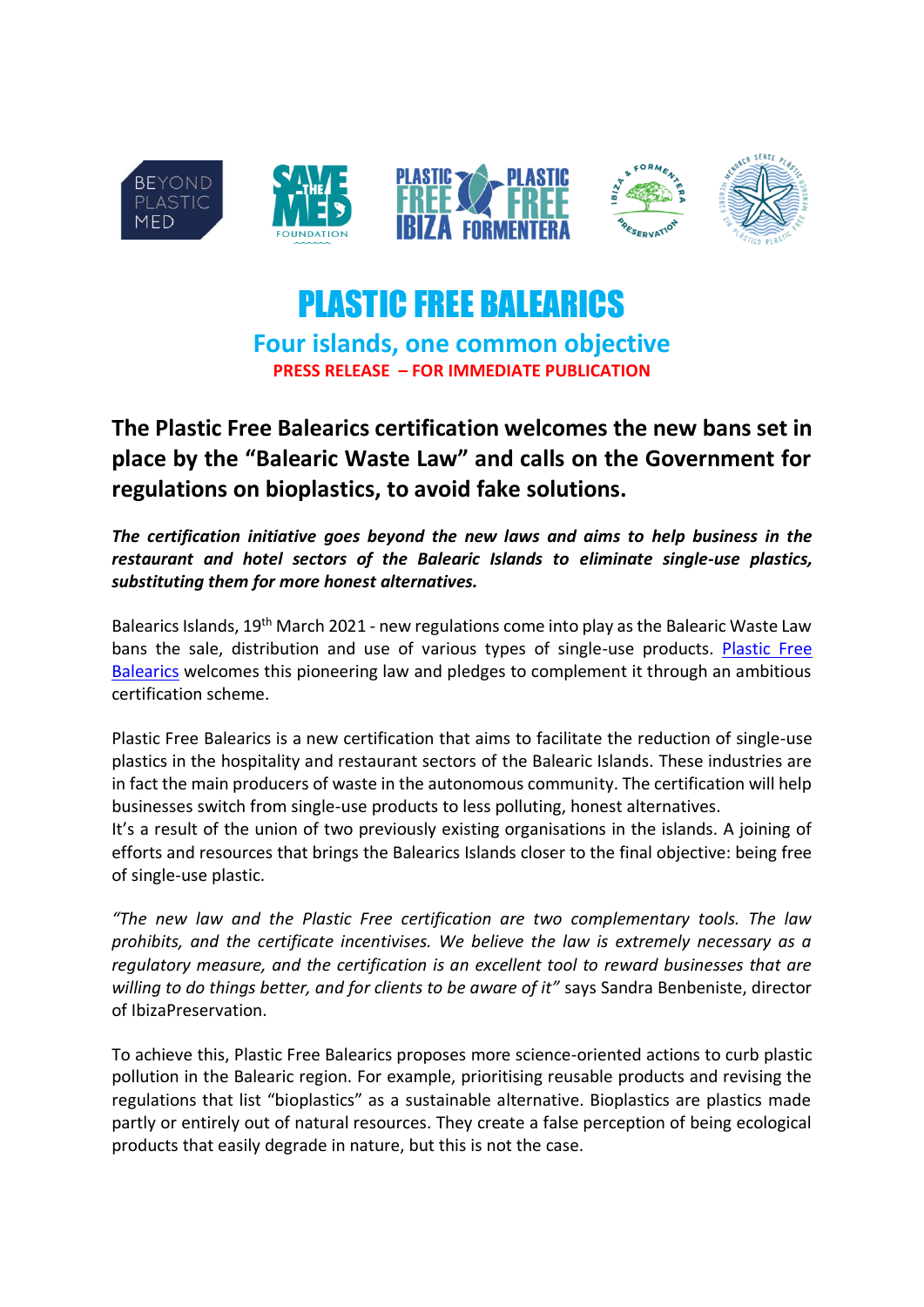They can still contain harmful substances and require very specific conditions to degrade, which don't occur naturally in the environment. Even when placed in industrial composters, the results are unsatisfactory. Furthermore, they are still single-use products and do not facilitate a circular economy. This kind of throwaway culture is exactly what the new Balearic Law, along with the European Directives on reuse, recycling and waste reduction, is trying to avoid. In waste recycling plants, bioplastics usually end up in landfills or go on to be incinerated.

These concerns are shared by scientists, environmentalists, international organisations, industries, waste management companies and consumer associations, as revealed in a recent report by the European Commision on the Environment.

Plastic Free Balearics benefits from the support of **Beyond Plastic Med**, an association based in Monaco that aims to curb plastic pollution through innovative projects.

As drivers of the project, [IbizaPreservation a](https://ibizapreservation.org/)nd [Save The Med Foundation](https://www.savethemed.org/en/) are collaborating with [Plastic Free Ibiza and Formentera,](https://plasticfree.es/) as well as [Plastic Free Menorca](https://www.plasticfreemenorca.org/en/home) as a beneficiary, in order to implement the certification system, allowing consumers to identify businesses with solid environmental values.

The initiative also counts on the input and involvement of stakeholders that represent the sectors of the entire region. Project Manager Jaime Bagur adds:

*"On Friday 12th March, Plastic Free Balearics ran an online workshop with experts. Participants included representatives of the Government of the Balearic Islands and the Insular Council of Ibiza, members of the University of the Balearic Islands along with various business associations. The certification proposal was shared with participants, who provided open feedback, comments and suggestions."*

The certification is now in the final phase of its development and will be launched in the next few weeks. It will start with a pilot phase, where the first businesses to sign-up will have the opportunity to be at the forefront of the project, paving the way for the Balearic Islands to become a tourist destination committed to sustainability.